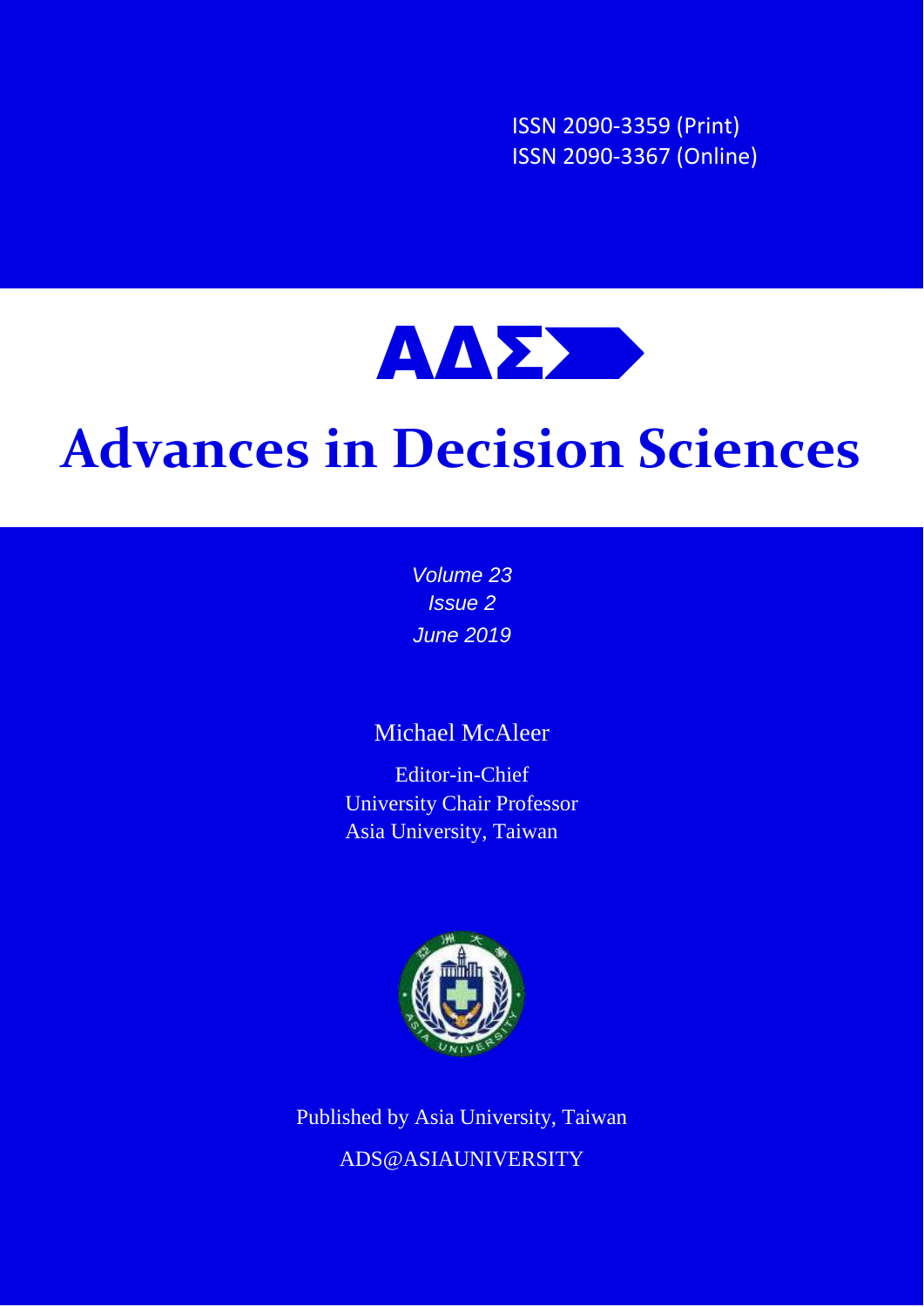# **Presidential Cycles in the USA and the Dollar-Pound Exchange Rate: Evidence from Over Two Centuries** \*

**Rangan Gupta** \*\*

Department of Economics University of Pretoria South Africa

#### **Mark E. Wohar**

College of Business Administration University of Nebraska at Omaha, USA and School of Business and Economics Loughborough University, UK

Revised: June 2019

\* The authors wish to thank a reviewer for helpful comments and suggestions.

\*\* [rangan.gupta@up.ac.za](file:///C:/Users/User/Desktop/Projects/QVAR/rangan.gupta@up.ac.za)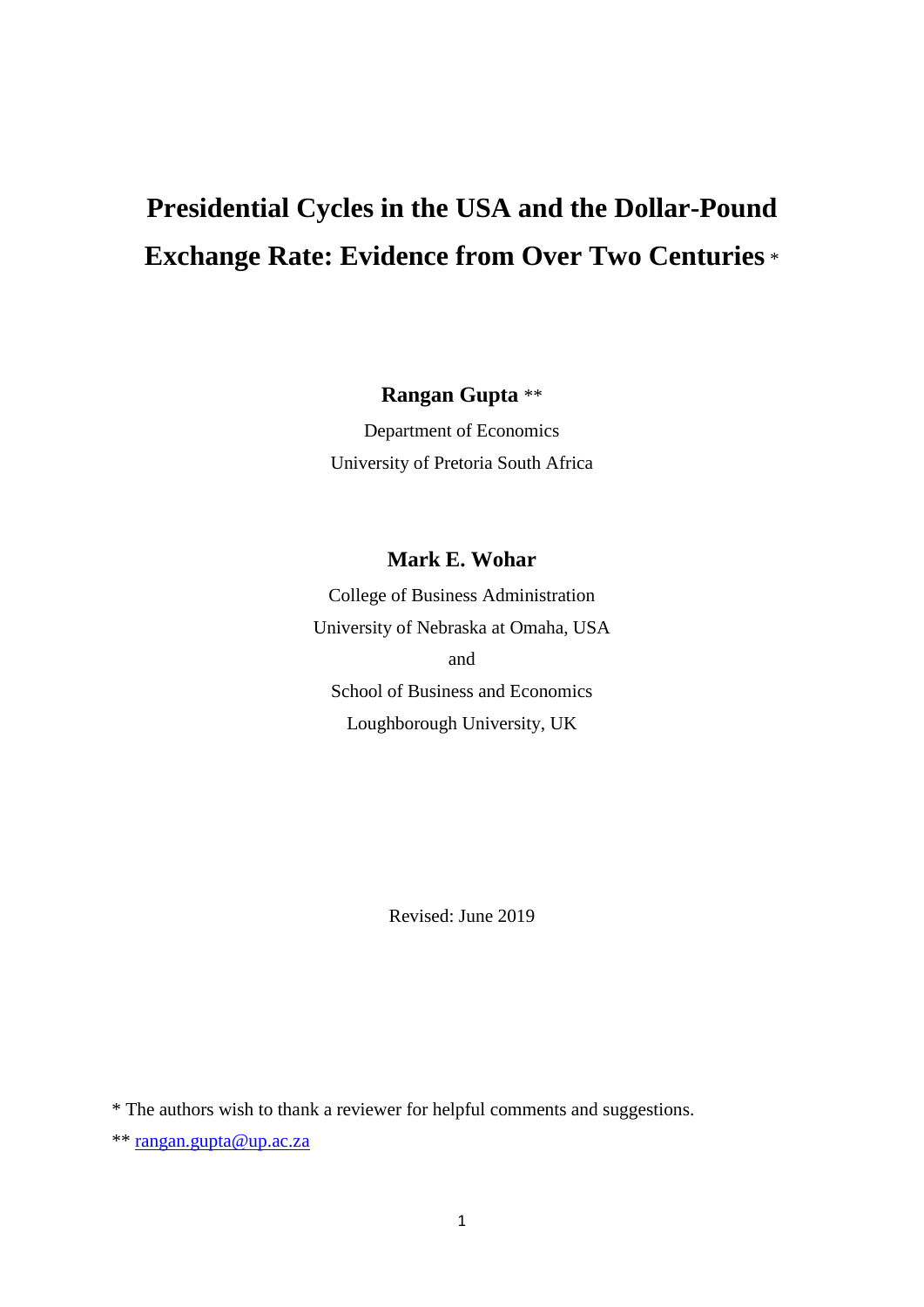#### **Abstract**

In this paper, we analyze the impact of the U.S. presidential cycles on the dollar relative to the British pound over the longest possible monthly period of 1791:01 to 2018:10, based on GJR (or threshold generalized autoregressive conditional heteroscedasticity (GARCH)) model. The usage of over two centuries of data controls for sample selection bias, while a GJR model accommodates for omitted variable bias. We find that over the entire sample period, the Democratic regime has indeed depreciated the dollar relative to the pound. However, during the post Bretton Woods era, the depreciation of the dollar is not statistically significant under the Democratic presidents.

**Keywords:** Exchange Rate, U.S. Presidential Cycles **JEL Codes:** C32, D72, F31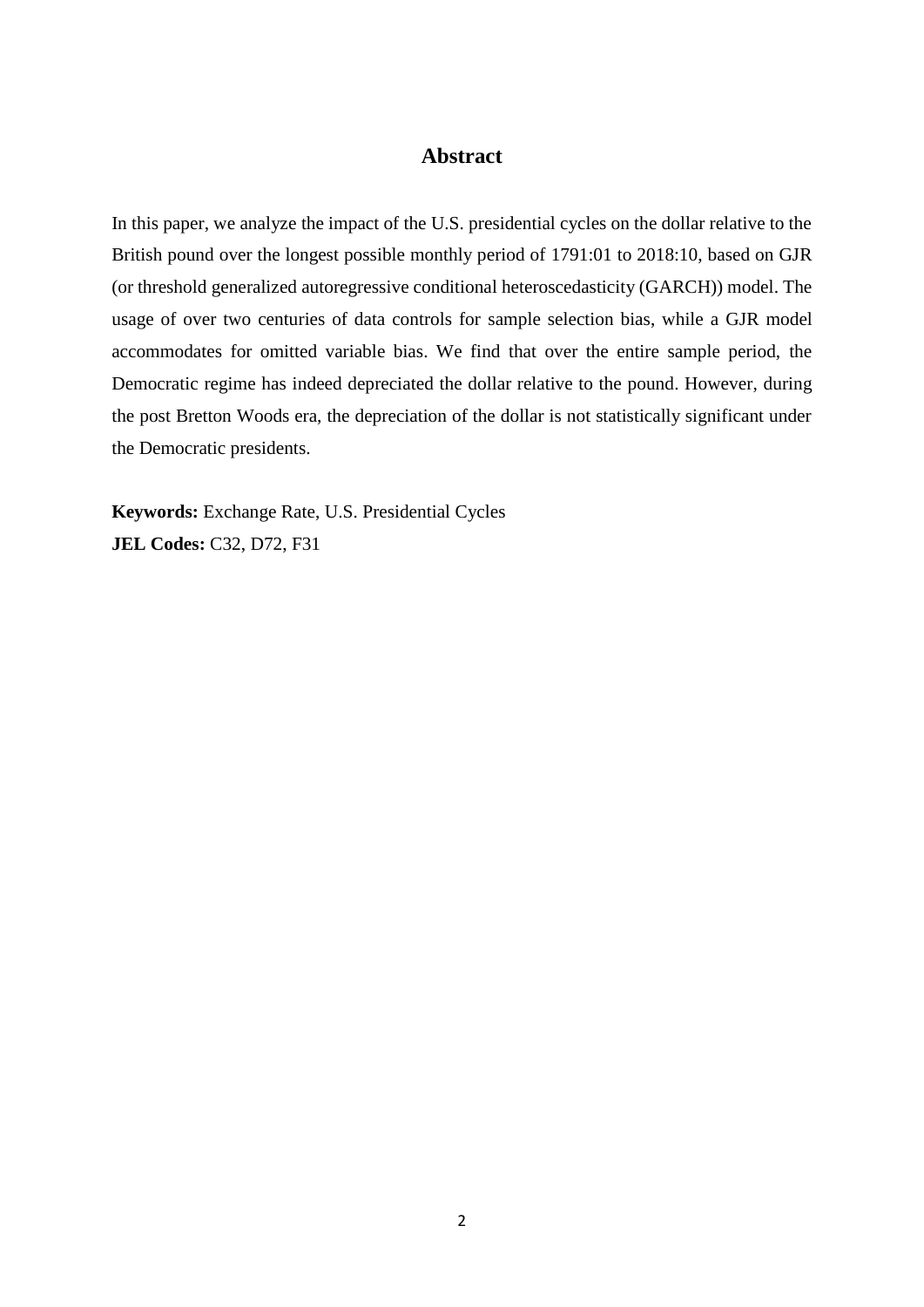#### **1. Introduction**

Historically, Democratic administration in the (United States) U.S. has been associated with expansionary economic policies that are likely to yield higher inflation (see for example, Hibbs (1986), Alesina and Rosenthal (1995), Alesina et al., (1997)) and, consequently, might affect the relative value of the country's assets and devalue the U.S. dollar. On the other hand, studies like Santa-Clara and Valkanov (2003), and more recently Pástor and Veronesi (2017), report that Democratic administration is associated with higher stock returns, and this may attract investors to U.S. market and appreciate the U.S. dollar.

In other words, speaking intuitively, the impact of the U.S. presidential cycles on the dollar is ambiguous a priori, and would depend on the strength of the above competing effects during the sample period under investigation.

Not surprisingly, the (limited) existing literature (see for example, Lobo and Tufte (1998), Chrétien and Coggins (2009), and Ashour and Sarkar (2014)) involving the impact of a Democratic or Republican government on the relative price of the U.S. dollar, provides mixed evidence. While Chrétien and Coggins (2009) indicates a depreciation in the values of the U.S. dollar relative to the Canadian dollar when the Republicans are in power, Ashour and Sarkar (2014) points towards no impact of the presidential cycles on the value of the dollar relative to the British pound, the Euro, and the Japanese Yen. Lobo and Tufte (1998), however had earlier indicated an improvement in the value of the dollar to the yen and the pound, but no impact on the same relative to the German Mark and the Canadian dollar, during the Republican regimes.

Given that this is an empirical question, to answer it in a definitive manner, we in this paper look at the impact of the U.S. presidential cycles on the dollar relative to the British pound over the longest possible, based on data availability, monthly period of 1791:01 to 2018:10. In the process, we rule out the possibility of our results being driven by the sample selection bias associated with the above studies (concerned with only post World War II data), when studying the impact of Democratic and Republican regimes (as captured by a dummy variable) on the dollar-pound exchange rate.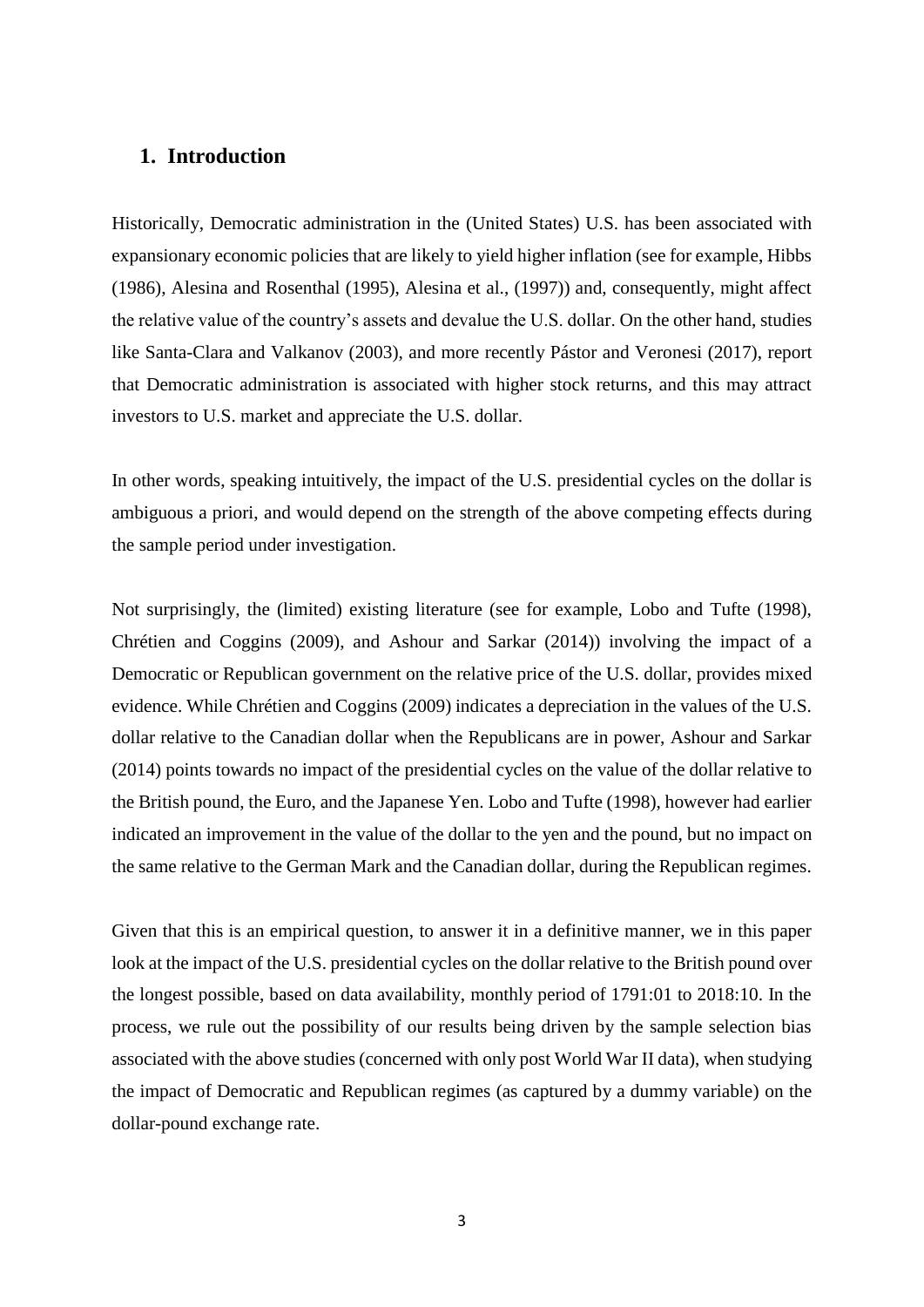At the same time, realizing that we are looking at over two hundred years of data, over which the strength of the two opposing effects are likely to vary, we impart a time-varying nature to our study by analysing the relationship based on sub-samples, identified statistically using formal tests of multiple structural breaks.

Understandably, the choice of the pound as the relative currency is not only driven by our need to look at the entire historical evolution of the dollar, but also due to the importance the pound commanded as a currency traditionally. From an econometric perspective, we use an appropriate model from the Generalized Autoregressive Conditional Heteroskedasticity (GARCH) family, to analyze the impact of the presidential cycles on the dollar-pound return.

The need to use a GARCH-based error structure controls for possible biases due to omitted variables, which in turn, are strictly related to heteroskedasticity effects (Caporin, et al., 2018). To the best of our knowledge, this is the first paper to study the impact of U.S. presidential cycles on the dollar-pound exchange rate return covering over two centuries of data.

The remainder of the paper is organized as follows: Section 2 discusses the data and methodology, Section 3 presents the results, while Section 4 concludes.

#### **2. Data and Methodology**

The main variable of interest is the dollar-pound exchange rate, and in particular its return. We define log-returns (*rt*, that is, the first difference of the natural logarithm of dollar-pound exchange rate  $(p_t)$ ), that is,  $r_t = \ln(p_t) - \ln(p_{t-1})$ . The corresponding exchange rate data are obtained from the Millennium of Macroeconomic database maintained by the Bank of England.

The data are available for download from:

[https://www.bankofengland.co.uk/statistics/research-datasets.](https://www.bankofengland.co.uk/statistics/research-datasets)

Figure A1 in the Appendix plots the unconditional exchange rate return, while Table A1 provides the summary statistics for the same. Exchange rate return is found to have negative skewness and excess kurtosis, resulting in non-normal distribution as indicated by the overwhelming rejection of the null of normality under the Jarque-Bera test. Further, the West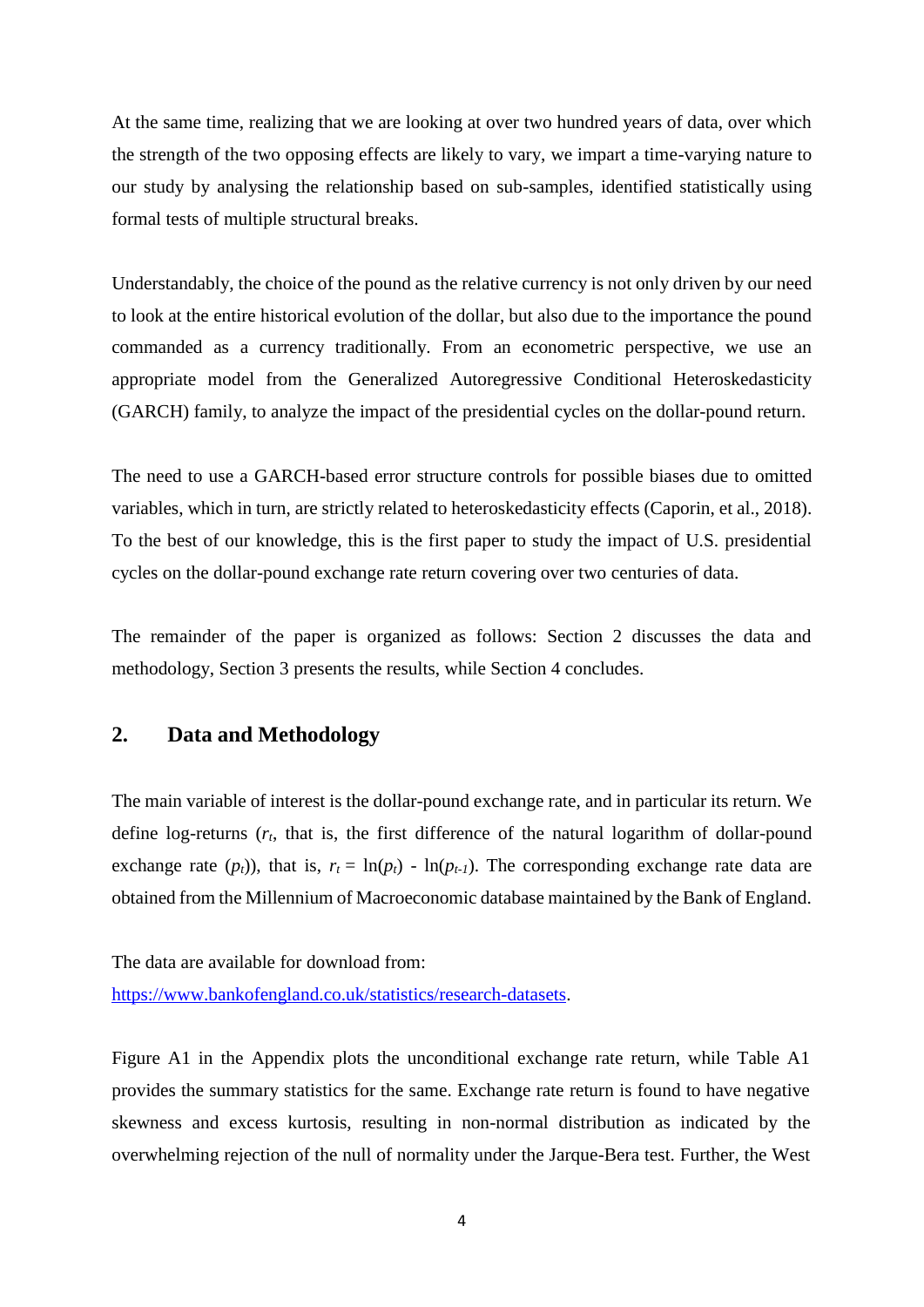and Cho (1995) modified Ljung-Box statistics, which are robust to conditional heteroskedasticity, provided no significant evidence of autocorrelation in the exchange rate return.

With respect to the squared return, the Ljung-Box statistics gave clear indication of serial correlation, and the Engle (1982) Lagrange multiplier statistic offer significant evidence of ARCH effects. Thus, these results provided support to modelling exchange rate returns using a GARCH process.

As far as data on the presidential cycles is concerned, we obtain it from the following website: [http://www.enchantedlearning.com/history/us/pres/list.shtml.](http://www.enchantedlearning.com/history/us/pres/list.shtml)

This information is used to create a dummy (*D*) that captures presidential cycles, taking a value of one for months during which a Democratic president was in office and zero otherwise. It must be pointed out that there were presidential cycles over which both Democratic and Republican parties were in office together (for example, 1801-1829), for which the dummy variable took the value of one. Also, in years 1791-1801 and 1841-1845, 1849-1853, and 1865- 1869, presidents came from Federalist, Whig and National Union parties respectively. For these years, the dummy variable is assigned the value zero.

Based on availability of data on the dollar-pound exchange rate, our analysis covers the period of 1791:01 to 2018:10, with the first observation lost to the computation of returns, which in turn gave us a total number of observations equal to 2733 (i.e., 1791:02-2018:10).

To relate exchange rate return with the U.S. political cycles, we use the GJR (or threshold generalized autoregressive conditional heteroscedasticity (GARCH)) model of Glosten, Jagannathan and Runkle (1993). Note that, the choice of the GJR model over a family of other GARCH models was based on the ability of the former to better fit the data, in terms of standard goodness-of-fit measures. This, in turn, is possibly a reflection that the impact of negative price moves on future volatility is different from that of positive ones. Complete details on the estimations of various symmetric and asymmetric GARCH models are available upon request from the authors.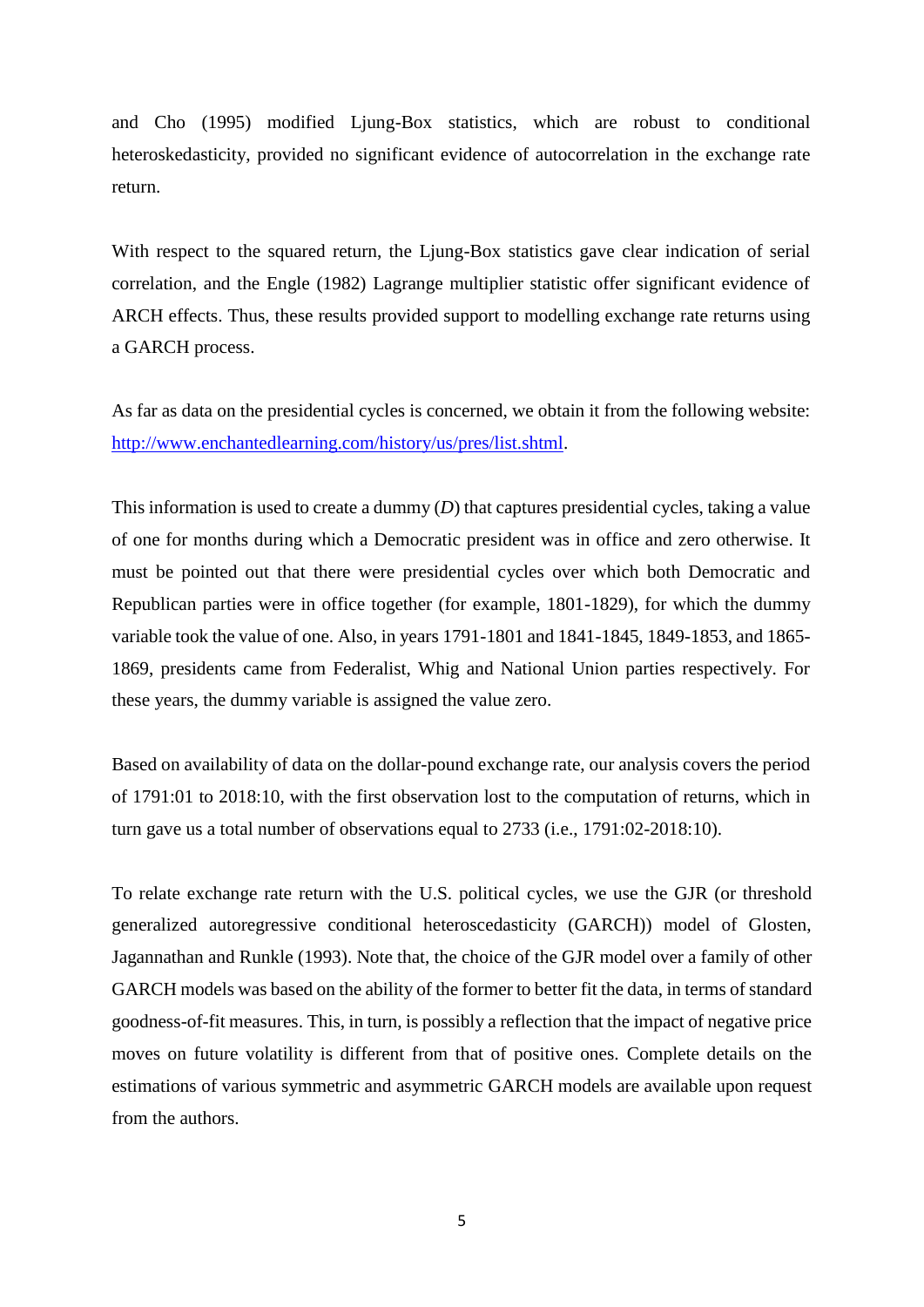Formally, the GJR model used in this paper can be described as follows, by assuming the return process  $(r_t)$  is given by:

$$
r_t = \mu + \theta D_t + \varepsilon_t \tag{1}
$$

where,  $\varepsilon_t = e_t(h_t)^{1/2}$  is the stochastic disturbance term, where  $e_t$  is assumed to be *i.i.d.* with zero mean and unit variance, and:

$$
h_t = \alpha_0 + \alpha_1 \varepsilon_{t-1}^2 + \alpha_2 \varepsilon_{t-1}^2 d_{t-1} + \beta h_{t-1} \,. \tag{2}
$$

The conditional variance  $h_t$  depends on the mean volatility level  $(\alpha_0)$ , the lagged error  $(\varepsilon_{t-1}^2)$ and the lagged conditional variance  $(h_{t-1})$ . The asymmetric effect is captured by the  $\varepsilon_{t-1}^2 d_{t-1}$ term, where  $d_t = 1$  if  $\varepsilon_t^2 < 0$ ; and  $d_t = 0$  otherwise. The shocks have an asymmetric impact on conditional variance if the estimate of  $\alpha_2$  is statistically significant. Note that the GJR model requires the parameters,  $\alpha_0$ ,  $\alpha_1$ , and  $\alpha_2$ , to be positive (McAleer, 2014).

Understandably if the estimate of  $\theta$  is statistically significant in equation (1), then the U.S. political cycles explains the return on the U.S. dollar relative to the British pound. As indicated earlier in the introduction, the sign of  $\theta$  can be positive or negative.

#### **3. Empirical Results**

The results from the estimation of the GJR model for the full-sample are reported in column 2 of Table 1. All the parameters in the volatility equation are significant, and  $\alpha_2$  being positive highlights the fact that positive innovations are more destabilizing than negative innovations, i.e., depreciations result in increased volatility than appreciations. More importantly, the impact of the dummy variable capturing the political cycles is positive and significant in the returns equation, suggesting a depreciation of the US dollar during Democratic regimes. This finding is in line with the Democratic governments being expansionary and hence inflationary, which in turn results in a loss of value for the dollar.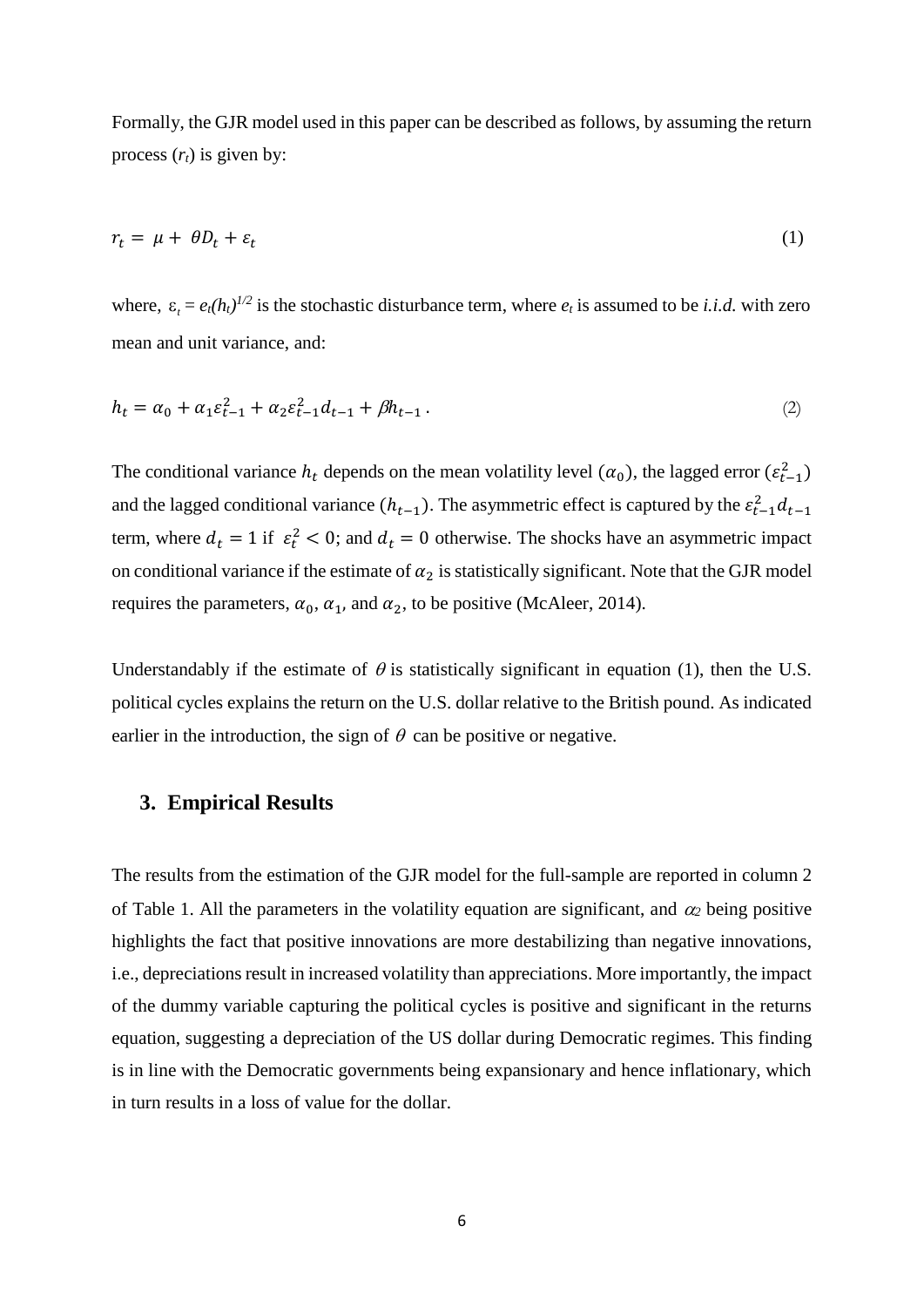Given that we cover 228 years of monthly data, it is likely that the relationship between political cycles in the US and the return of the pound-dollar exchange rate has undergone structural changes. In light of this we conduct the powerful multiple structural break tests of Bai and Perron (2003), to detect 1 to *M* breaks in the relationship between  $r_t$  and  $D_t$ , allowing for heterogenous error distributions across the breaks (with an aim to control for the heteroskedastic error structure). Based on the test, we however could not detect any structural break.

However, when we look at the data plot of the dollar-pound exchange rate returns in Figure A1, we observe massive depreciation and appreciation respectively at 1857:10 and 1857:11, and in general three observable regime based on the volatility of the exchange rate returns, and hence we re-conduct the analysis over the following three sub-samples: 1791:02-1857:09; 1857:10-1971:07; 1971:08-2018:10, with the last sub-sample corresponding to the post-Bretton Woods era. The sub-sample results are reported in Columns 3 - 5 of Table 1.

As far as the impact of the political cycle is concerned, the Democratic regime continues to cause a depreciation in the all the sub-samples just like the full-sample, but the effect is statistically insignificant in the first and the last sub-samples (i.e., the post-Bretton Woods period). [Based on daily data, we obtained the same statistically insignificant depreciation impact of the democratic regimes on the dollar-pound exchange rate. Complete details of these results are available upon request from the authors.]

The latter result, based on recent data, is in line with the findings of Ashour and Sarkar (2014), but contradicts those of Lobo and Tufte (1998). In sum, we conclude that Democratic regime have indeed depreciated the dollar historically, but in recent years (as well as in the early years of the dollar exchange rate), the inflationary and the higher stock return effects tend to cancel each other to result in an insignificant impact on the dollar.

#### **4. Conclusion**

The scarce literature on the U.S. political cycles and the value of the dollar provides mixed evidence. This result is however, not surprising, given that it is believed that the Democratic regime being expansionary and hence inflationary can depreciate the currency, but can also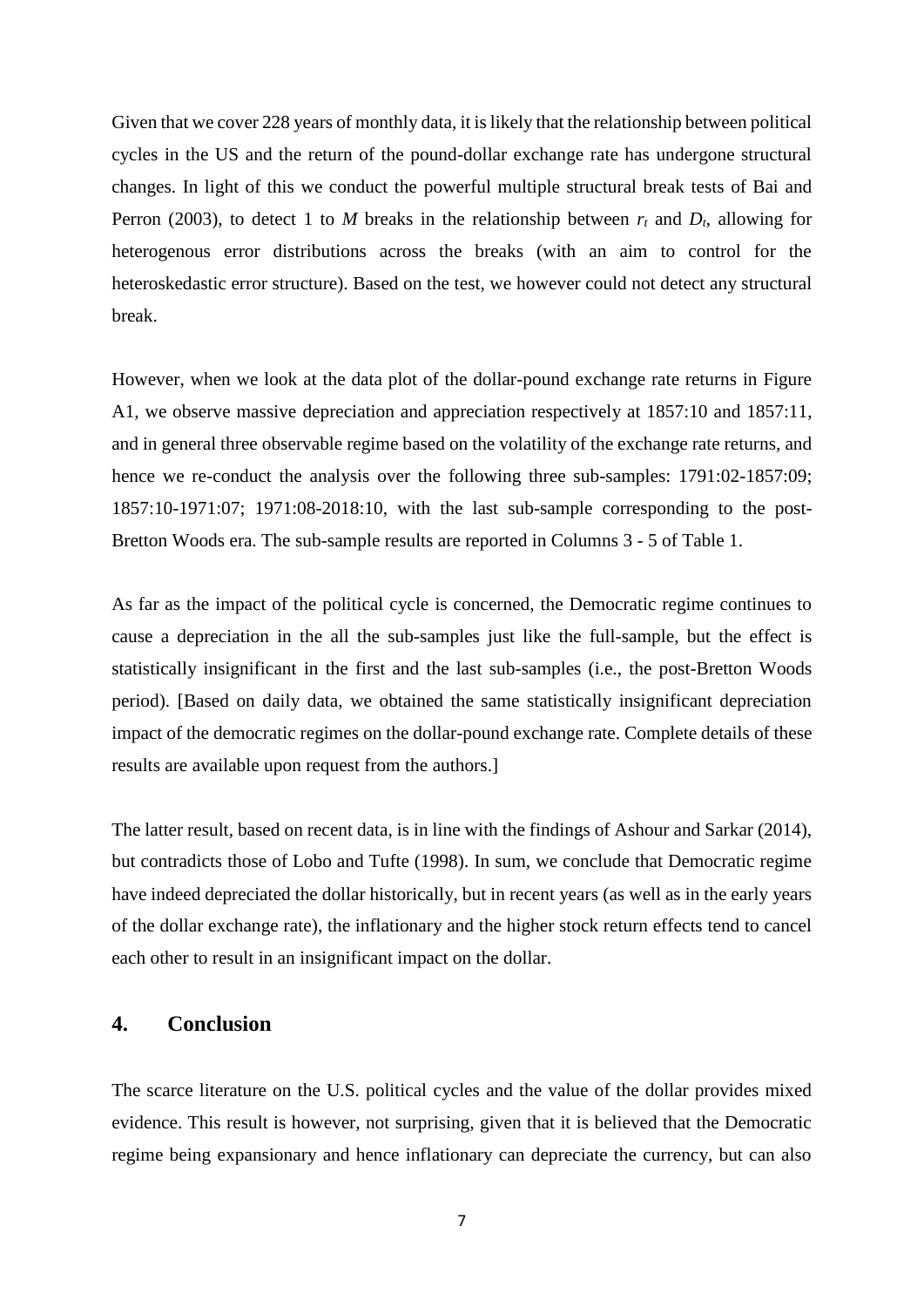simultaneously appreciate it, as this regime is associated with higher stock returns. Naturally, the impact on the value of the dollar would be contingent on the strength of these two effects.

Given this, we examine the impact of the U.S. presidential cycles on the dollar relative to the British pound over the longest possible monthly period of 1791:01 to 2018:10, and in the process, control for sample selection bias.

In addition, we use a model with heteroskedatic error structure (GJR) to accommodate for omitted variable bias, as well as, conduct sub-sample analysis to account for regime changes. We find that while over the full-sample the Democratic regime has indeed depreciated the dollar relative to the pound, this result no longer holds in the post Bretton Woods era, wherein though the dollar did depreciate, the effect has been statistically insignificant. Our results highlight the importance of tracking history and hence, the entire evolution of a market if possible, but also the need to account for regime changes to draw appropriate conclusions, since the (opposing) forces that affect financial markets are time-varying in nature.

Given that the outcome of the U.S. presidential election - the largest election in the developed world - is a signal about future policies with a global impact, it would be interesting to analyze, as part of future research, the impact of U.S. political cycles on the historical evolution of currencies of other developed and emerging markets, which is of course contingent on the availability of long-span data.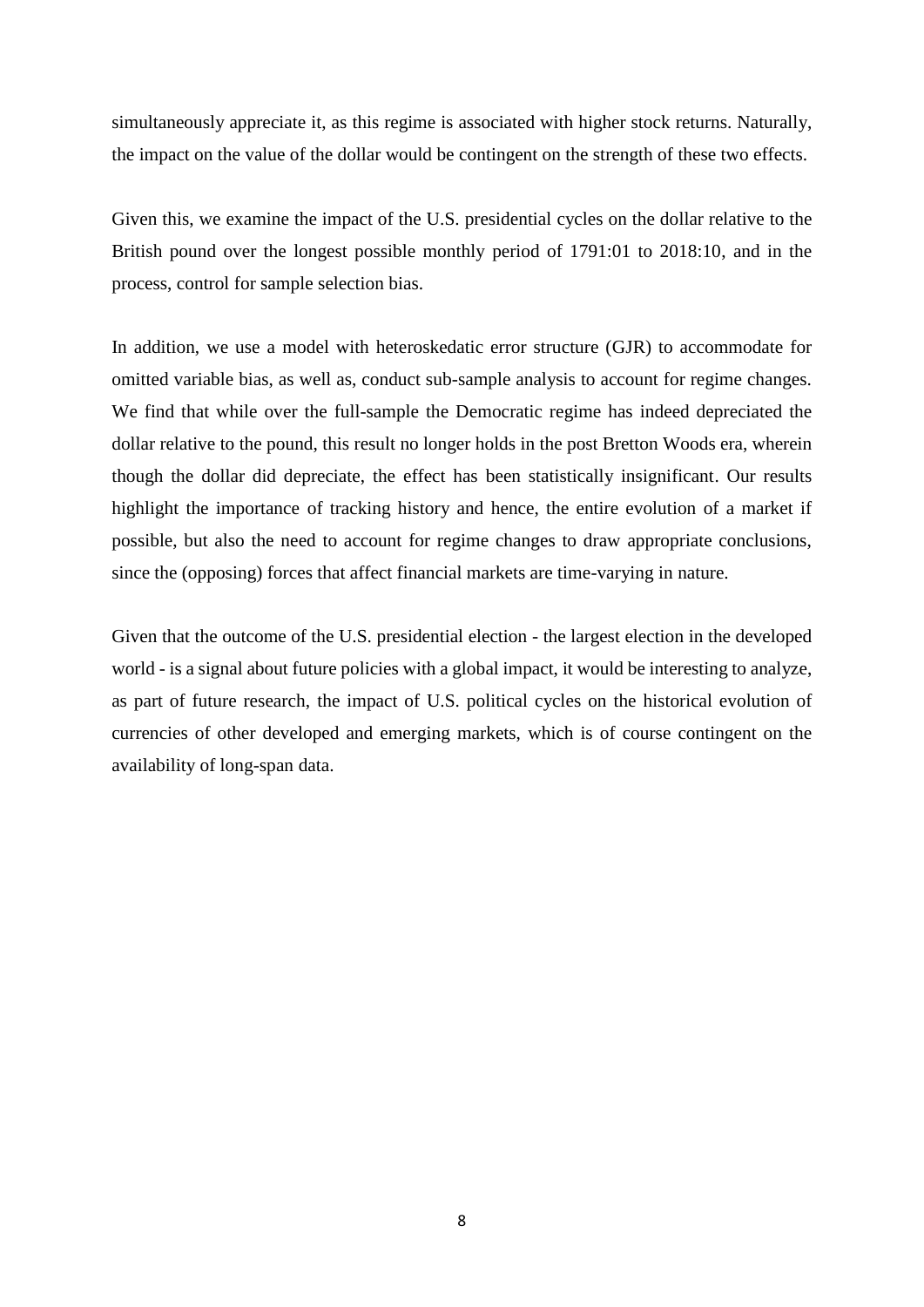#### **References**

Alesina, A. and Rosenthal, H. 1995. Partisan Politics, Divided Government, and the Economy, New York, NY, Cambridge University Press.

Alesina, Alberto, Roubini,P., and Cohen,D.G., 1997. Political Cycles and the Macroeconomy (MIT Press, Cambridge, MA).

Ashour, S., and Sarkar, S., 2014. U.S. Presidential Cycle and Foreign Exchange Market. Mimeo, University of Texas at Arlington.

Bai, J. and Perron, P., 2003. Computation and analysis of multiple structural change models. Journal of Applied Econometrics, 18(1), 1-22.

Caporin, M., Pelizzon, L., Ravazzolo, F., and Rigobon, R., 2018. Measuring sovereign contagion in Europe. Journal of Financial Stability, 34, 150–181.

Chrétien, S., and Coggins, F., 2009. Election outcomes and financial market returns in Canada, North American Journal of Economics and Finance, 20, 1-23.

Engle, R.F., 1982. Autoregressive conditional heteroskedasticity with estimates of U.K. inflation. Econometrica, 50, 987–1008.

Glosten, L.R., Jagannathan, R., and Runkle, D.E. (1993). On the relation between the expected value and volatility of the nominal excess return on stocks. The Journal of Finance, 48, 1779- 1801.

Hibbs, D., 1986. Political Parties and Macroeconomic Policies and Outcomes in the United States. American Economic Review, 76, 66–70.

Lobo, B.J., and Tufte, D., 1998. Exchange rate volatility: Does Politics Matter?, Journal of Macroeconomics, 20(2), 351-365.

McAleer, M. (2014). Asymmetry and leverage in conditional volatility models. Econometrics, 2(3), 145-150.

Pástor, L, and Veronesi, P., 2017. Political Cycles and Stock Returns. National Bureau of Economic Research (NBER) Working Paper No. 23184.

Santa-Clara, P. and Valkanov, R., 2003. The Presidential Puzzle: Political Cycles and the Stock Market. Journal of Finance, 58, 1841-1872.

West, K.D., and Cho, D., 1995. The predictive ability of several models of exchange rate volatility. Journal of Econometrics, 69, 367–391.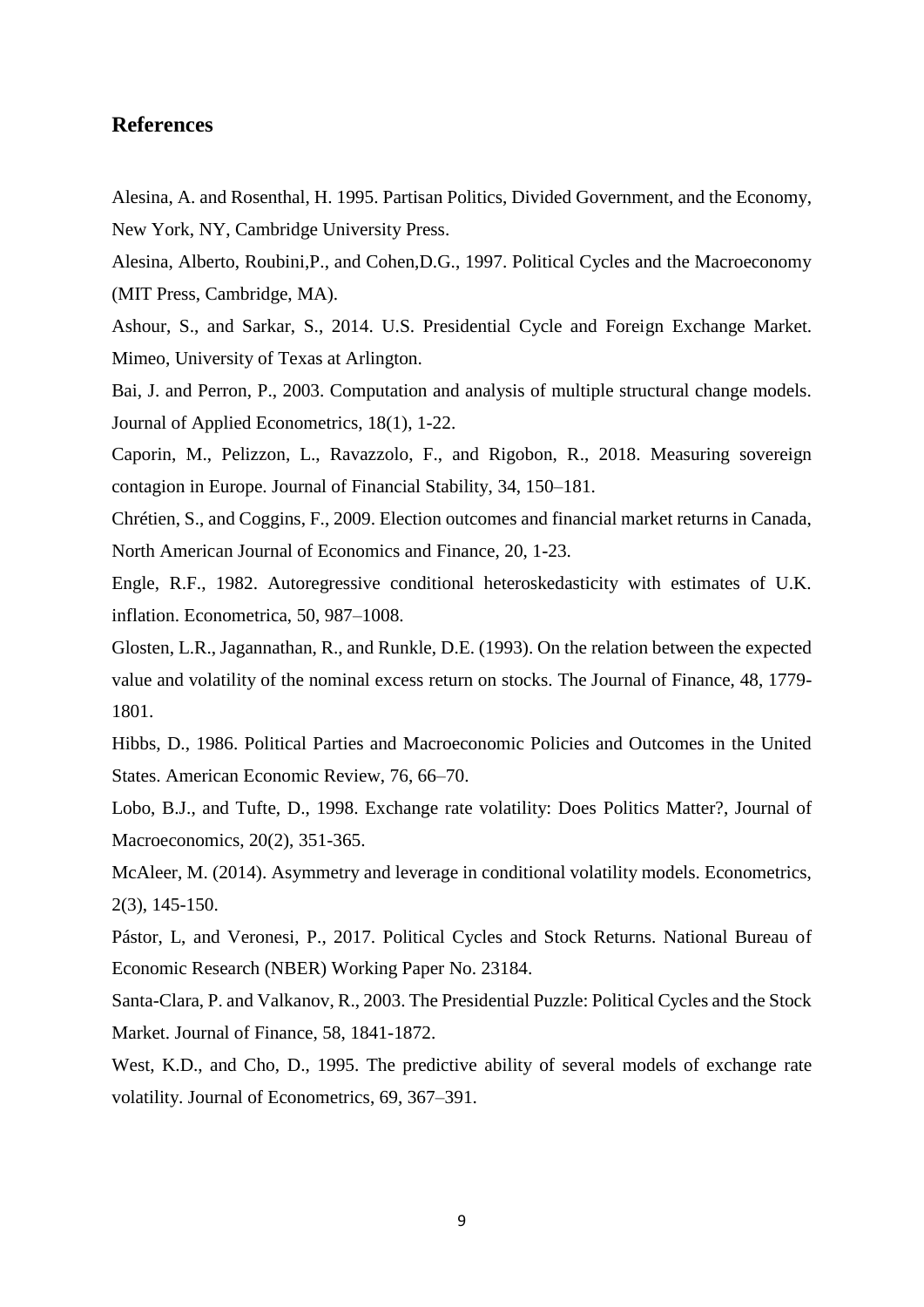### **Table 1**

|                   | <b>Sample Period</b> |              |              |                       |
|-------------------|----------------------|--------------|--------------|-----------------------|
| <b>Model</b>      | 1791:02-             | 1791:02-     | 1857:10-     | 1971:08-              |
| <b>Parameters</b> | 2018:10              | 1857:09      | 1971:07      | 2018:10               |
| $\mu$             | $-0.0755***$         | $-0.0208$    | $-0.0223$    | $-0.0865$             |
| $\theta$          | $0.7120***$          | 0.0088       | $0.3858***$  | 0.0980                |
| $\alpha$          | $0.0881***$          | $0.0262***$  | $0.0919***$  | $1.0564***$           |
| $\alpha_{1}$      | $0.8707***$          | $0.1977***$  | $1.4708***$  | $0.1414**$            |
| $\alpha_{2}$      | $1.8885***$          | $0.0705***$  | $1.3128***$  | $0.1117$ <sup>*</sup> |
|                   | $0.4326***$          | $0.7956***$  | $0.2885***$  | $0.6157***$           |
| $Log-$            | $-5400.7770$         | $-1233.5970$ | $-1903.6350$ | $-1264.6100$          |
| Likelihood        |                      |              |              |                       |

# **GJR Results from Full- and Sub-Samples**

Note: \*\*\*, \*\*, and \* indicate significance at the 1, 5 and 10 % levels, respectively. The mean and volatility equations of the model are given by, respectively:

$$
r_t = \mu + \theta D_t + \varepsilon_t
$$
 and  $h_t = \alpha_0 + \alpha_1 \varepsilon_{t-1}^2 + \alpha_2 \varepsilon_{t-1}^2 d_{t-1} + \beta_0 h_{t-1}$ .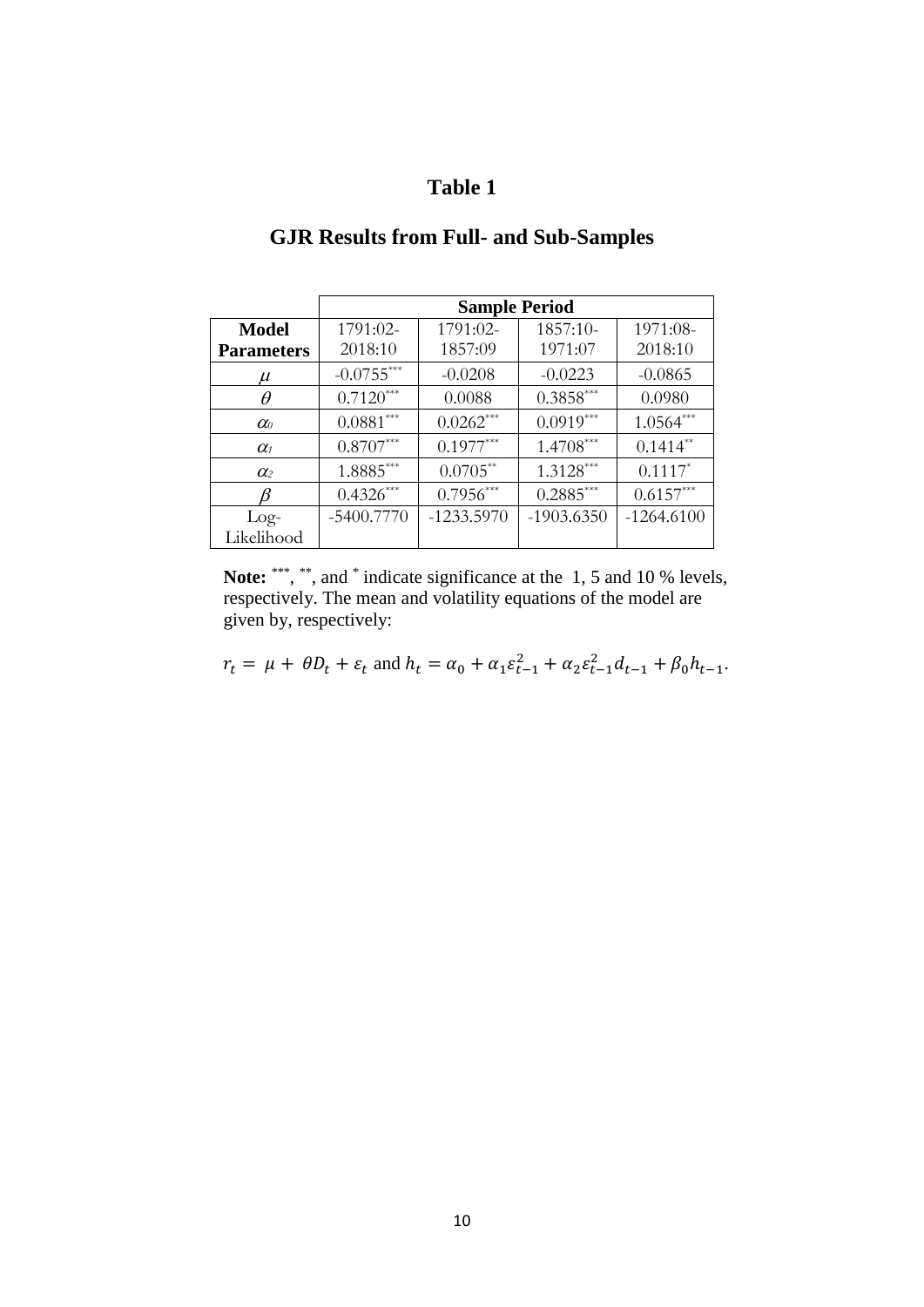# **Appendix**

#### **Table A1 Summary Statistics**

| <b>Statistic</b> | Dollar-<br><b>Pound</b><br><b>Exchange</b><br><b>Rate Return</b><br>(r) |  |  |
|------------------|-------------------------------------------------------------------------|--|--|
| Mean             | $-0.0457$                                                               |  |  |
| Median           | 0.0000                                                                  |  |  |
| Maximum          | 60.4282                                                                 |  |  |
| Minimum          | $-61.1064$                                                              |  |  |
| Std. Dev.        | 2.5785                                                                  |  |  |
| <b>Skewness</b>  | $-0.4157$                                                               |  |  |
| Kurtosis         | 234.7517                                                                |  |  |
| Jarque-Bera      | 6116173.0000<br>(0.0000)                                                |  |  |
| Modified         |                                                                         |  |  |
| Ljung-Box        | 40.2100                                                                 |  |  |
| $(p=36): r$      | (0.2890)                                                                |  |  |
| Modified         |                                                                         |  |  |
| Ljung-Box        | 670.1100                                                                |  |  |
| $(p=36)$ : $r^2$ | (0.0000)                                                                |  |  |
| <b>ARCH-LM</b>   | 1.0678                                                                  |  |  |
| $(q=2)$          | (0.3439)                                                                |  |  |
| <b>ARCH-LM</b>   | 0.5106                                                                  |  |  |
| $(q=12)$         | (0.9093)                                                                |  |  |
| Observations     | 2733                                                                    |  |  |

**Note:** Std. Dev: denotes standard deviation; Jarque-Bera test statistic corresponds to a test of the null hypothesis of normality; Ljung-Box statistics correspond to a test of the null hypothesis that the *p* autocorrelations are zero. Modified Ljung-Box statistics are robust to conditional heteroscedasticity; ARCH-Lagrange Multiplier (LM) statistics correspond to a test of the null hypothesis of no ARCH effects from lag 1 through *q*; entries in parentheses correspond to the *p*-values of the various test statistics.